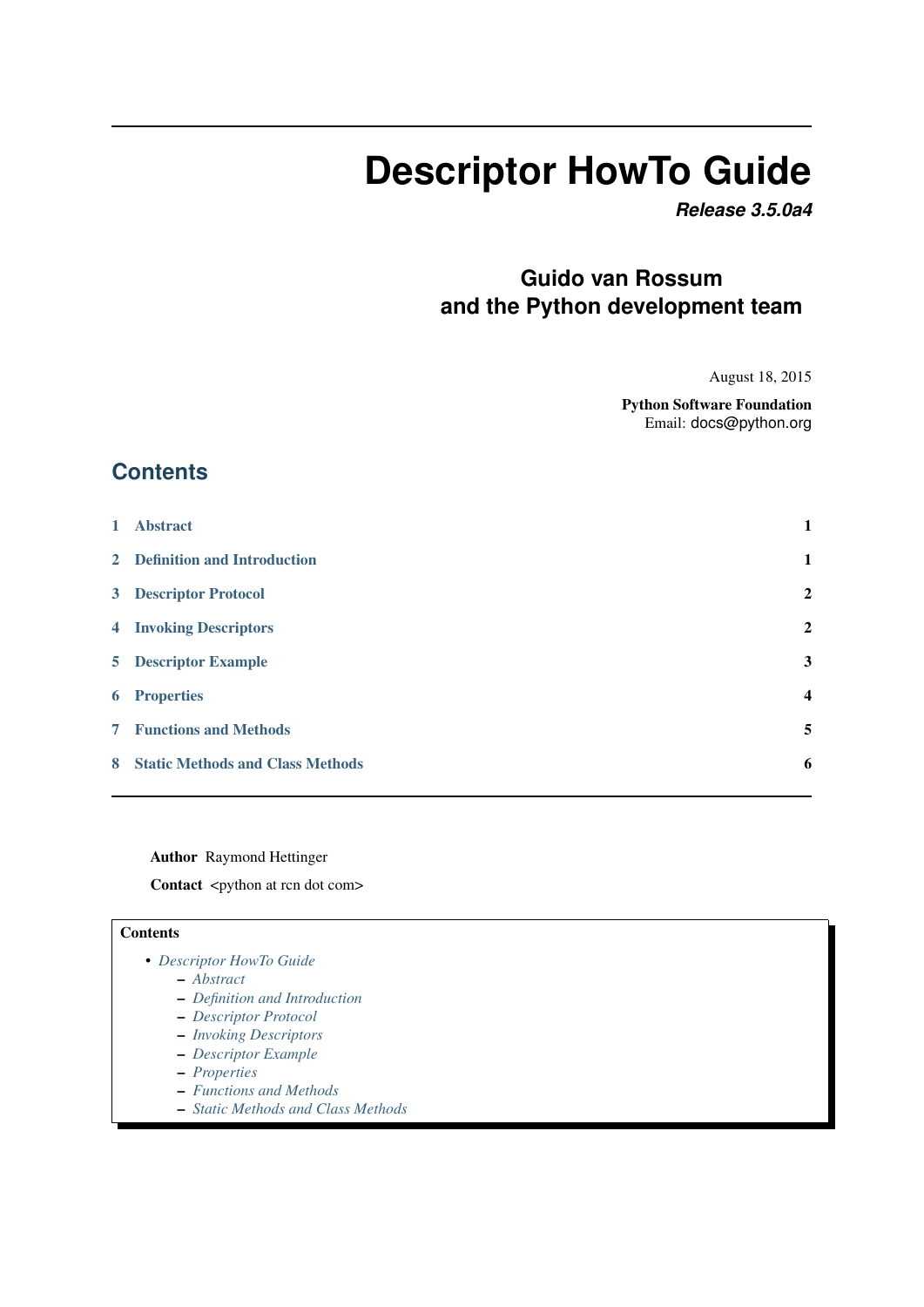## <span id="page-1-0"></span>**1 Abstract**

Defines descriptors, summarizes the protocol, and shows how descriptors are called. Examines a custom descriptor and several built-in python descriptors including functions, properties, static methods, and class methods. Shows how each works by giving a pure Python equivalent and a sample application.

Learning about descriptors not only provides access to a larger toolset, it creates a deeper understanding of how Python works and an appreciation for the elegance of its design.

## <span id="page-1-1"></span>**2 Definition and Introduction**

In general, a descriptor is an object attribute with "binding behavior", one whose attribute access has been overridden by methods in the descriptor protocol. Those methods are  $\_get\_()$ ,  $\_set\_()$ , and  $\_delete\_()$ . If any of those methods are defined for an object, it is said to be a descriptor.

The default behavior for attribute access is to get, set, or delete the attribute from an object's dictionary. For instance, a.x has a lookup chain starting with a.\_\_dict\_\_['x'], then type(a).\_\_dict\_\_['x'], and continuing through the base classes of  $type(a)$  excluding metaclasses. If the looked-up value is an object defining one of the descriptor methods, then Python may override the default behavior and invoke the descriptor method instead. Where this occurs in the precedence chain depends on which descriptor methods were defined.

Descriptors are a powerful, general purpose protocol. They are the mechanism behind properties, methods, static methods, class methods, and super(). They are used throughout Python itself to implement the new style classes introduced in version 2.2. Descriptors simplify the underlying C-code and offer a flexible set of new tools for everyday Python programs.

#### <span id="page-1-2"></span>**3 Descriptor Protocol**

```
descr.__get__(self, obj, type=None) --> value
descr. set (self, obj, value) --> None
descr. delete (self, obj) --> None
```
That is all there is to it. Define any of these methods and an object is considered a descriptor and can override default behavior upon being looked up as an attribute.

If an object defines both \_get\_() and \_set\_(), it is considered a data descriptor. Descriptors that only define \_\_get\_\_() are called non-data descriptors (they are typically used for methods but other uses are possible).

Data and non-data descriptors differ in how overrides are calculated with respect to entries in an instance's dictionary. If an instance's dictionary has an entry with the same name as a data descriptor, the data descriptor takes precedence. If an instance's dictionary has an entry with the same name as a non-data descriptor, the dictionary entry takes precedence.

To make a read-only data descriptor, define both  $qet$  () and  $set$  () with the set () raising an AttributeError when called. Defining the \_\_set\_\_() method with an exception raising placeholder is enough to make it a data descriptor.

### <span id="page-1-3"></span>**4 Invoking Descriptors**

A descriptor can be called directly by its method name. For example,  $d_{\text{L}}$  get  $(q \circ b)$ .

Alternatively, it is more common for a descriptor to be invoked automatically upon attribute access. For example, obj.d looks up d in the dictionary of  $obj$ . If d defines the method  $get$  (), then d. get (obj) is invoked according to the precedence rules listed below.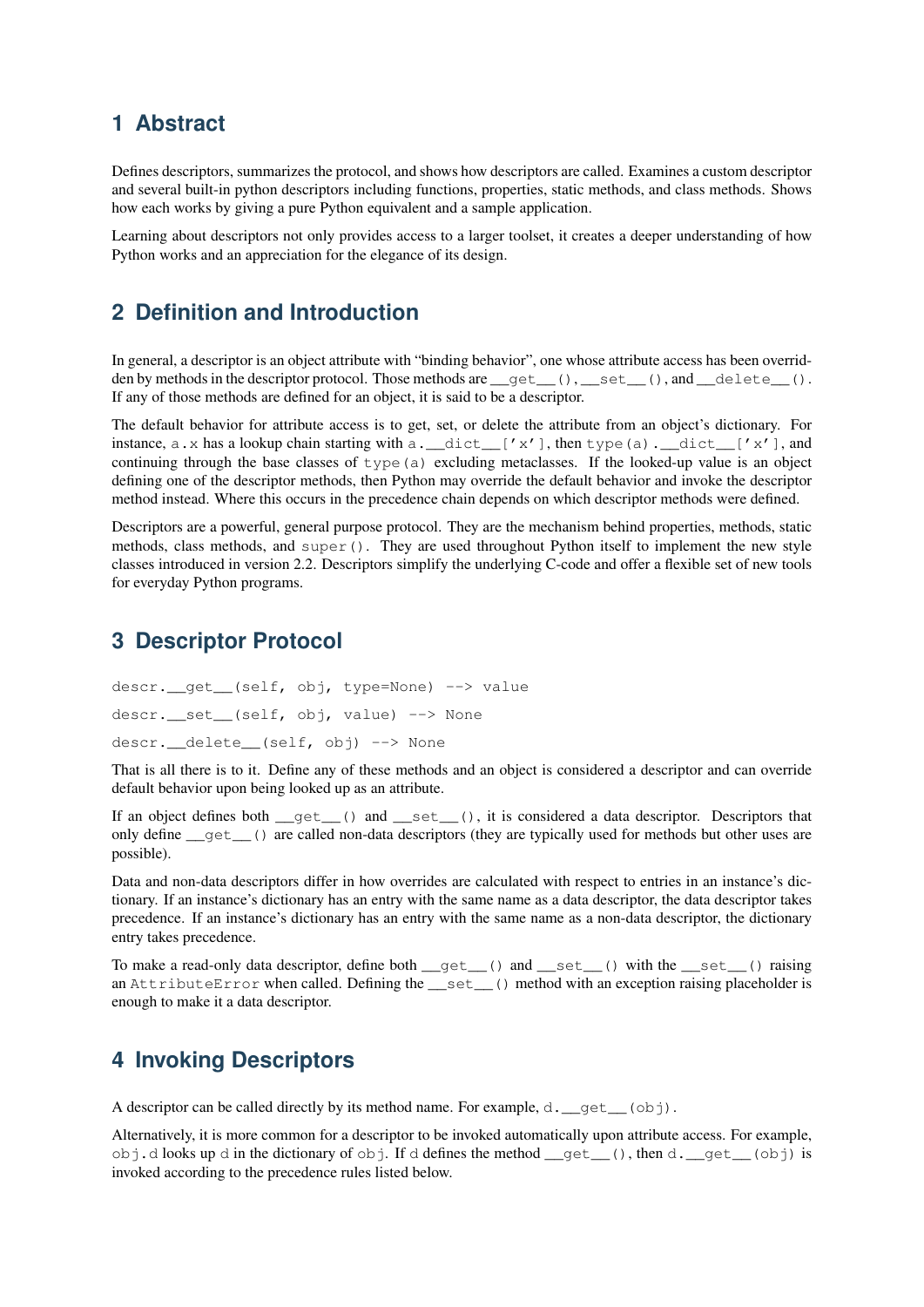The details of invocation depend on whether  $\circ$ b  $\dagger$  is an object or a class.

For objects, the machinery is in object.\_\_getattribute\_\_() which transforms b.x into type(b).  $idict$  ['x'].  $get$  (b, type(b)). The implementation works through a precedence chain that gives data descriptors priority over instance variables, instance variables priority over non-data descriptors, and assigns lowest priority to  $q$  getattr $q$  () if provided. The full C implementation can be found in PyObject\_GenericGetAttr() in [Objects/object.c.](https://hg.python.org/cpython/file/default/Objects/object.c)

For classes, the machinery is in type. getattribute  $($ ) which transforms B.x into B. \_dict\_['x']. \_qet\_(None, B). In pure Python, it looks like:

```
def __getattribute__(self, key):
    "Emulate type qetattro() in Objects/typeobject.c"
    v = object.__getattribute__(self, key)if hasattr(v, '__get__'):
       return v.__get__(None, self)
    return v
```
The important points to remember are:

- descriptors are invoked by the \_\_getattribute\_\_() method
- overriding qetattribute () prevents automatic descriptor calls
- object.\_\_getattribute\_\_() and type.\_\_getattribute\_\_() make different calls to  $\_qet$  $()$ .
- data descriptors always override instance dictionaries.
- non-data descriptors may be overridden by instance dictionaries.

The object returned by super() also has a custom  $\sigma$  getattribute () method for invoking descriptors. The call super(B, obj).m() searches obj. \_\_class\_\_. \_\_mro\_\_ for the base class A immediately following B and then returns A. \_\_dict\_\_['m']. \_\_qet\_\_(obj, B). If not a descriptor, m is returned unchanged. If not in the dictionary, m reverts to a search using object. \_\_getattribute\_().

The implementation details are in super\_getattro() in [Objects/typeobject.c.](https://hg.python.org/cpython/file/default/Objects/typeobject.c) and a pure Python equivalent can be found in [Guido's Tutorial.](https://www.python.org/download/releases/2.2.3/descrintro/#cooperation)

The details above show that the mechanism for descriptors is embedded in the  $\_\text{getattribute}$  () methods for  $ob\texttt{ject}, \texttt{type},$  and  $super()$ . Classes inherit this machinery when they derive from  $ob\texttt{ject}$  or if they have a meta-class providing similar functionality. Likewise, classes can turn-off descriptor invocation by overriding \_\_getattribute\_\_().

## <span id="page-2-0"></span>**5 Descriptor Example**

The following code creates a class whose objects are data descriptors which print a message for each get or set. Overriding getattribute () is alternate approach that could do this for every attribute. However, this descriptor is useful for monitoring just a few chosen attributes:

```
class RevealAccess(object):
```

```
"""A data descriptor that sets and returns values
   normally and prints a message logging their access.
^{\prime\prime\prime\prime\prime\prime\prime}def __init__(self, initval=None, name='var'):
    self.val = initval
    self.name = namedef qet (self, obj, objtype):
    print('Retrieving', self.name)
    return self.val
```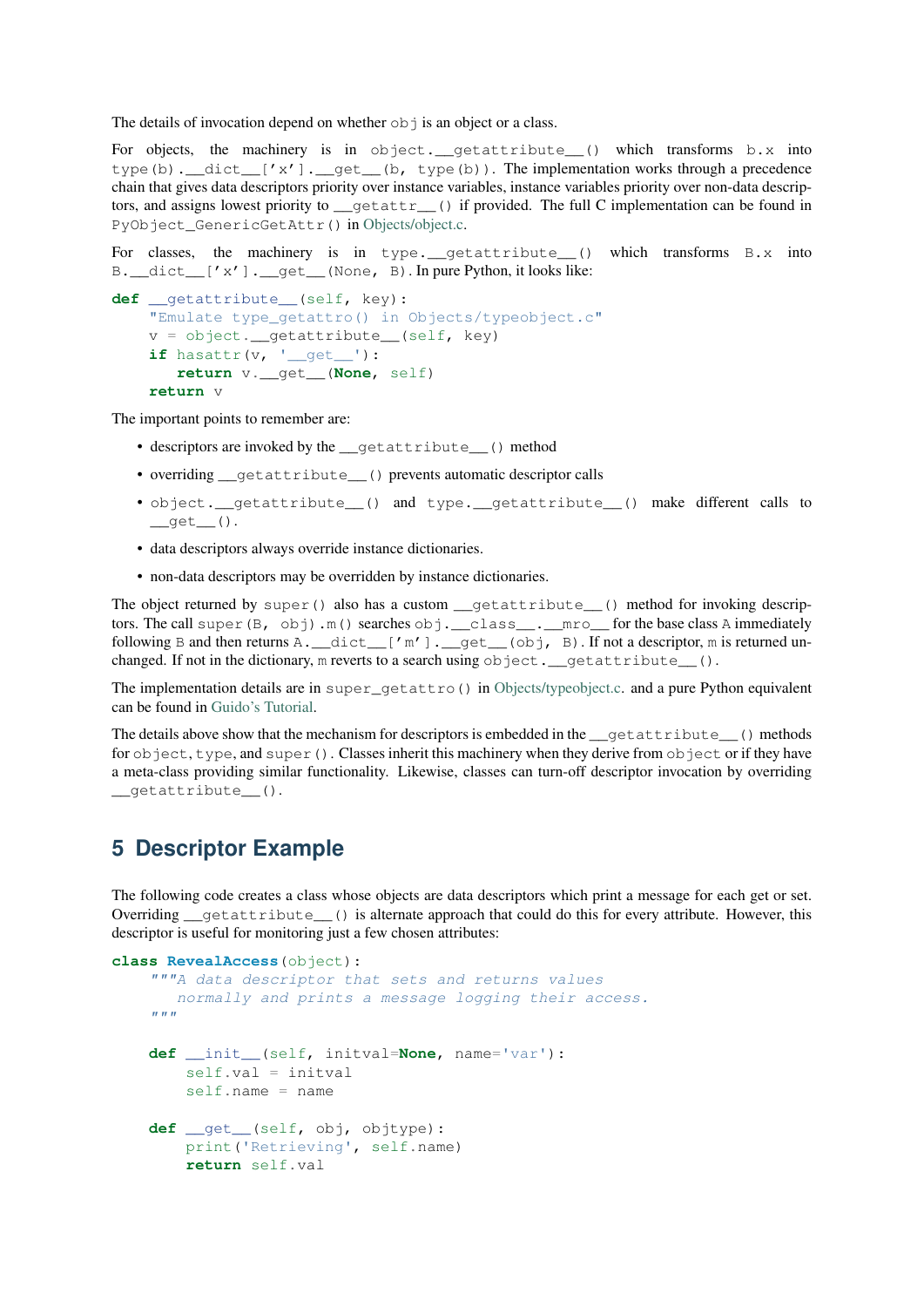```
def __set__(self, obj, val):
         print('Updating', self.name)
         self.val = val
>>> class MyClass(object):
    x = RevealAccess(10, 'var "x"')
    v = 5\Rightarrow \ge m = MvClass()>>>~{\tt m.x}Retrieving var "x"
10
>> m.x = 20
Updating var "x"
>>>~\mathfrak{m}\,. x
Retrieving var "x"
20
>> m.y
5
```
The protocol is simple and offers exciting possibilities. Several use cases are so common that they have been packaged into individual function calls. Properties, bound and unbound methods, static methods, and class methods are all based on the descriptor protocol.

## <span id="page-3-0"></span>**6 Properties**

Calling property() is a succinct way of building a data descriptor that triggers function calls upon access to an attribute. Its signature is:

property(fget=**None**, fset=**None**, fdel=**None**, doc=**None**) -> property attribute

The documentation shows a typical use to define a managed attribute x:

```
class C(object):
   def getx(self): return self.__x
    def setx(self, value): self. x = valuedef delx(self): del self.__x
    x = property(getx, setx, delx, "I'm the 'x' property."
```
To see how property() is implemented in terms of the descriptor protocol, here is a pure Python equivalent:

```
class Property(object):
    "Emulate PyProperty_Type() in Objects/descrobject.c"
    def __init__(self, fget=None, fset=None, fdel=None, doc=None):
        self.fget = fget
        self.fset = fset
        self.fdel = fdel
        if doc is None and fget is not None:
            doc = fget.__doc__self.__doc__ = docdef __get__(self, obj, objtype=None):
        if obj is None:
            return self
        if self.fget is None:
            raise AttributeError("unreadable attribute")
        return self.fget(obj)
```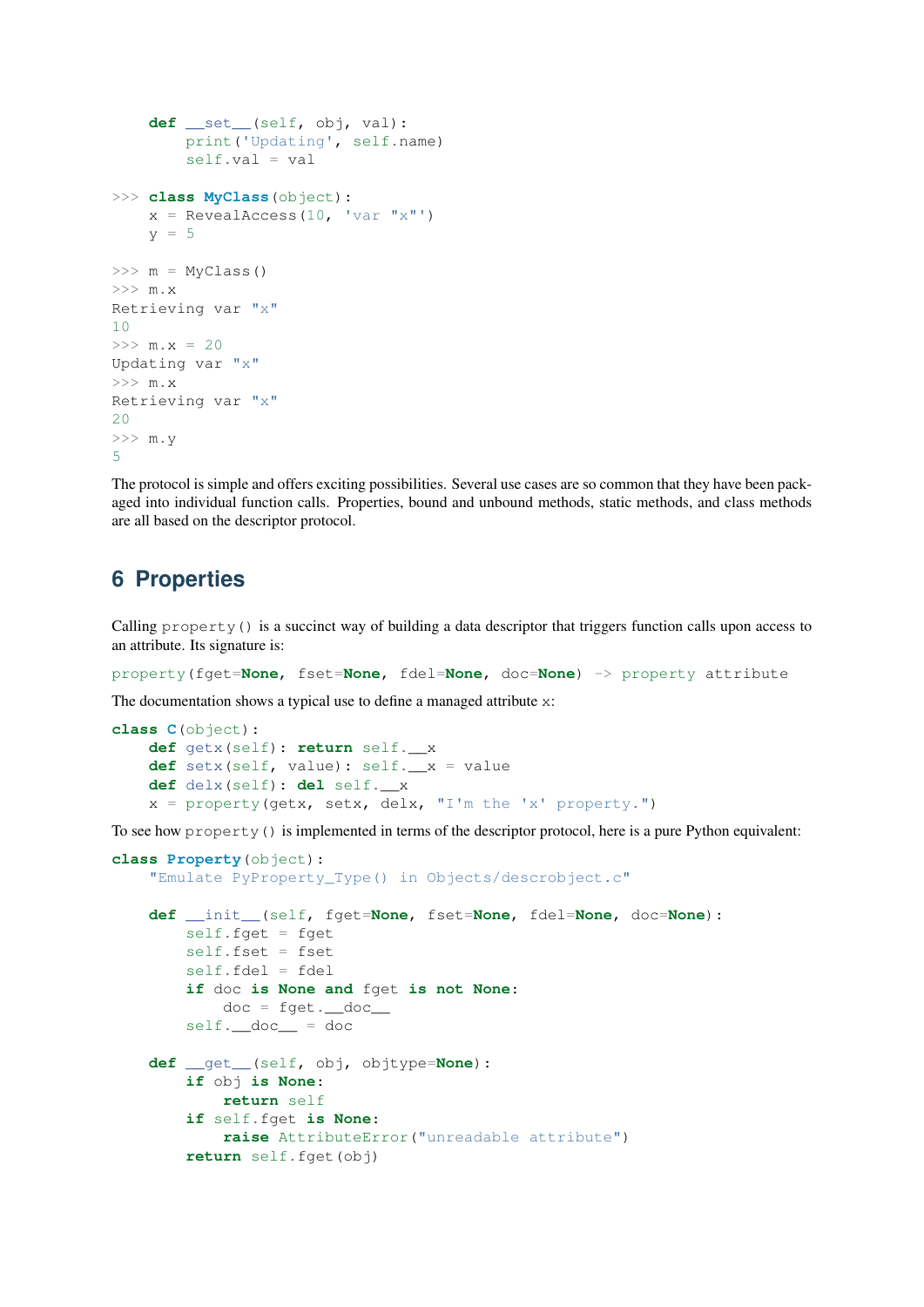```
def __set__(self, obj, value):
    if self.fset is None:
       raise AttributeError("can't set attribute")
    self.fset(obj, value)
def __delete__(self, obj):
    if self.fdel is None:
        raise AttributeError("can't delete attribute")
    self.fdel(obj)
def getter(self, fget):
    return type(self)(fget, self.fset, self.fdel, self.__doc__)
def setter(self, fset):
    return type(self)(self.fget, fset, self.fdel, self.__doc__)
def deleter(self, fdel):
    return type(self)(self.fget, self.fset, fdel, self.__doc__)
```
The property() builtin helps whenever a user interface has granted attribute access and then subsequent changes require the intervention of a method.

For instance, a spreadsheet class may grant access to a cell value through Cell ('b10'). value. Subsequent improvements to the program require the cell to be recalculated on every access; however, the programmer does not want to affect existing client code accessing the attribute directly. The solution is to wrap access to the value attribute in a property data descriptor:

```
class Cell(object):
    . . .
    def getvalue(self, obj):
        "Recalculate cell before returning value"
        self.recalc()
        return obj._value
    value = property(getvalue)
```
## <span id="page-4-0"></span>**7 Functions and Methods**

Python's object oriented features are built upon a function based environment. Using non-data descriptors, the two are merged seamlessly.

Class dictionaries store methods as functions. In a class definition, methods are written using  $\det$  and lambda, the usual tools for creating functions. The only difference from regular functions is that the first argument is reserved for the object instance. By Python convention, the instance reference is called *self* but may be called *this* or any other variable name.

To support method calls, functions include the  ${\underline{\hspace{1mm}}}\text{get}\underline{\hspace{1mm}}$  () method for binding methods during attribute access. This means that all functions are non-data descriptors which return bound or unbound methods depending whether they are invoked from an object or a class. In pure python, it works like this:

```
class Function(object):
    . . .
    def __get__(self, obj, objtype=None):
        "Simulate func descr qet() in Objects/funcobject.c"
        return types.MethodType(self, obj, objtype)
```
Running the interpreter shows how the function descriptor works in practice:

```
>>> class D(object):
     def f(self, x):
          return x
```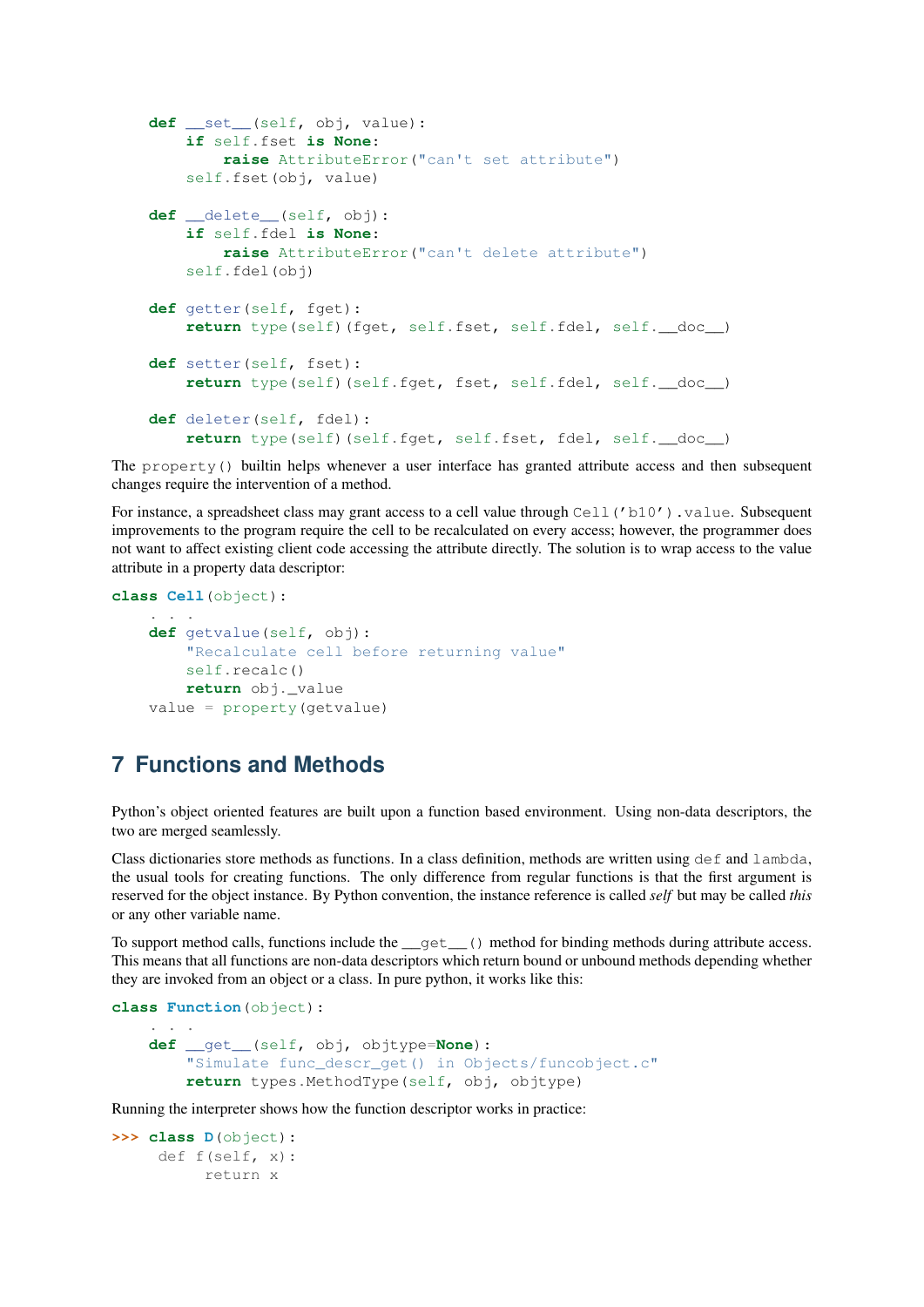```
\Rightarrow d = D()>>> D.__dict__['f'] # Stored internally as a function
<function f at 0x00C45070>
>>> D.f \# Get from a class becomes an unbound method
<unbound method D.f>
>>> d.f \qquad \qquad # Get from an instance becomes a bound method
<bound method D.f of <__main__.D object at 0x00B18C90>>
```
The output suggests that bound and unbound methods are two different types. While they could have been implemented that way, the actual C implementation of PyMethod\_Type in [Objects/classobject.c](https://hg.python.org/cpython/file/default/Objects/classobject.c) is a single object with two different representations depending on whether the im self field is set or is *NULL* (the C equivalent of *None*).

Likewise, the effects of calling a method object depend on the im\_self field. If set (meaning bound), the original function (stored in the im\_func field) is called as expected with the first argument set to the instance. If unbound, all of the arguments are passed unchanged to the original function. The actual C implementation of instancemethod\_call() is only slightly more complex in that it includes some type checking.

## <span id="page-5-0"></span>**8 Static Methods and Class Methods**

Non-data descriptors provide a simple mechanism for variations on the usual patterns of binding functions into methods.

To recap, functions have a \_\_get\_\_() method so that they can be converted to a method when accessed as attributes. The non-data descriptor transforms a  $obj. f(*args)$  call into  $f(obj, *args)$ . Calling klass.f(\*args) becomes f(\*args).

This chart summarizes the binding and its two most useful variants:

| Transformation | Called from an Object             | Called from a Class |
|----------------|-----------------------------------|---------------------|
| function       | $f(obj, *args)$                   | $f(*args)$          |
| staticmethod   | $f(*args)$                        | $f(*args)$          |
| classmethod    | $f(type(obj), \cdot \text{args})$ | $f(klass, *args)$   |

Static methods return the underlying function without changes. Calling either c.f or C.f is the equivalent of a direct lookup into object.\_\_getattribute\_\_(c, "f") or object.\_\_getattribute\_\_(C,  $\mathbb{T} \subset \mathbb{T}$ ). As a result, the function becomes identically accessible from either an object or a class.

Good candidates for static methods are methods that do not reference the self variable.

For instance, a statistics package may include a container class for experimental data. The class provides normal methods for computing the average, mean, median, and other descriptive statistics that depend on the data. However, there may be useful functions which are conceptually related but do not depend on the data. For instance,  $erf(x)$  is handy conversion routine that comes up in statistical work but does not directly depend on a particular dataset. It can be called either from an object or the class:  $s.erf(1.5)$  --> .9332 or Sample.erf(1.5)  $\leftarrow$  .9332.

Since staticmethods return the underlying function with no changes, the example calls are unexciting:

```
>>> class E(object):
     def f(x):
         print(x)
     f =staticmethod(f)
>>> print(E.f(3))
3
>>> print(E().f(3))
3
```
Using the non-data descriptor protocol, a pure Python version of staticmethod() would look like this: